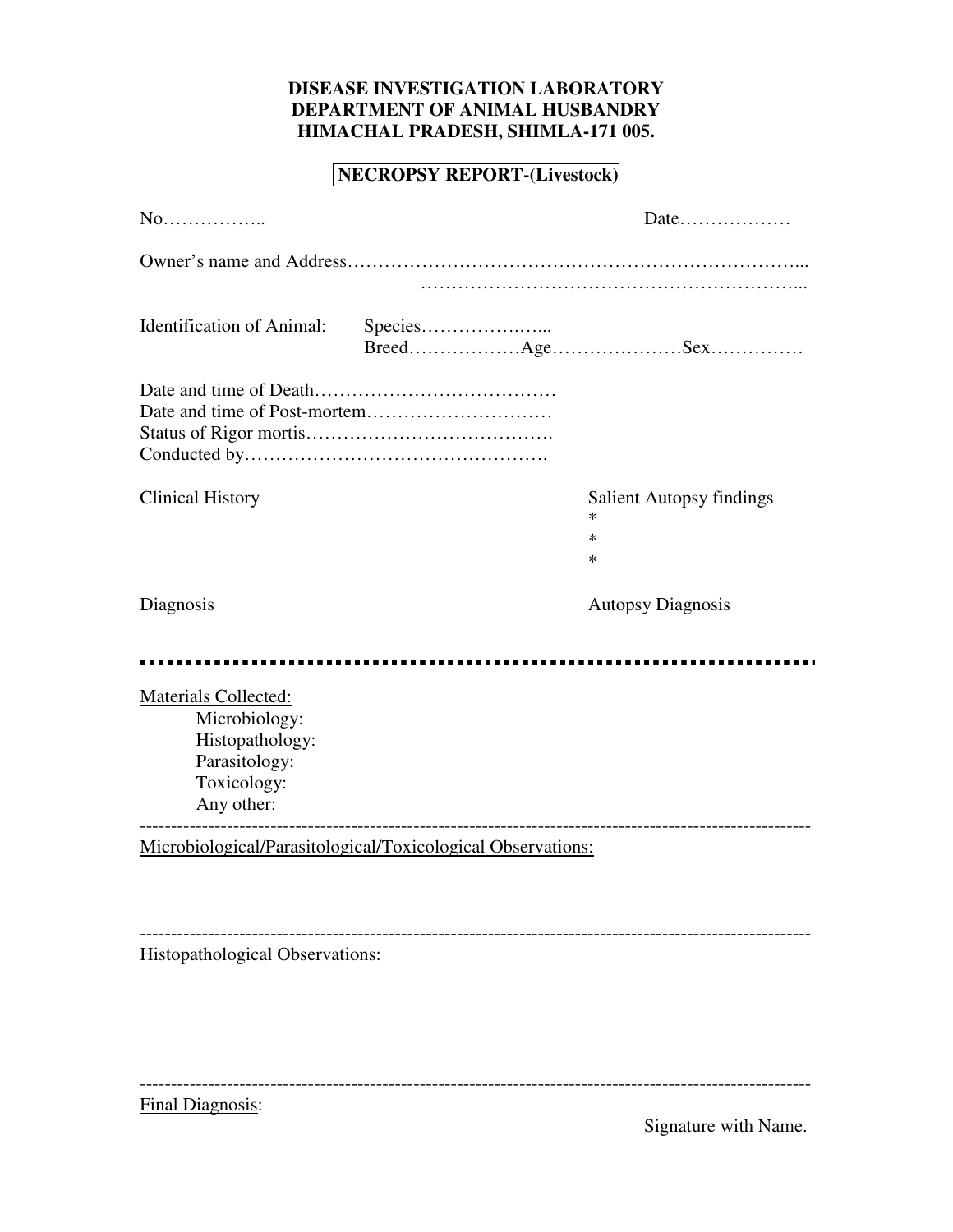#### EXTERNAL EXAMINATION

General condition of the carcass Injuries (position and nature of injuries) State of natural orifices

#### INTERNAL EXAMINATION

- 1. Respiratory System: (Larynx, trachea, bronchi, lymph nodes, lungs and pleura)
- 2. Heart: (Pericardium, epicardium, myocardium, endocardium, valves and coronary vessels)
- 3. Aorta, Blood and lymph vessels
- 4. Spleen
- 5. Liver: (Gall bladder and bile duct)
- 6. Endocrine glands: (Thyroid, parathyroid, thymus, pituitary, pancreas and adrenals)
- 7. Gastrointestinal tract: (Mouth, tongue, oesophagus, rumen, reticulum, omasum, abomasums/stomach, small intestine, large intestine, anus)
- 8. Urinary system: (Kidneys, ureters, bladder and urethra)
- 9. Head: (Brain, meninges)
- 10. Spinal cord
- 11. Bone: (marrow and joints)
- 12. Musculature

Opinion: (As to the cause and manner of death)

Place: Signature Date: Qualification Désignation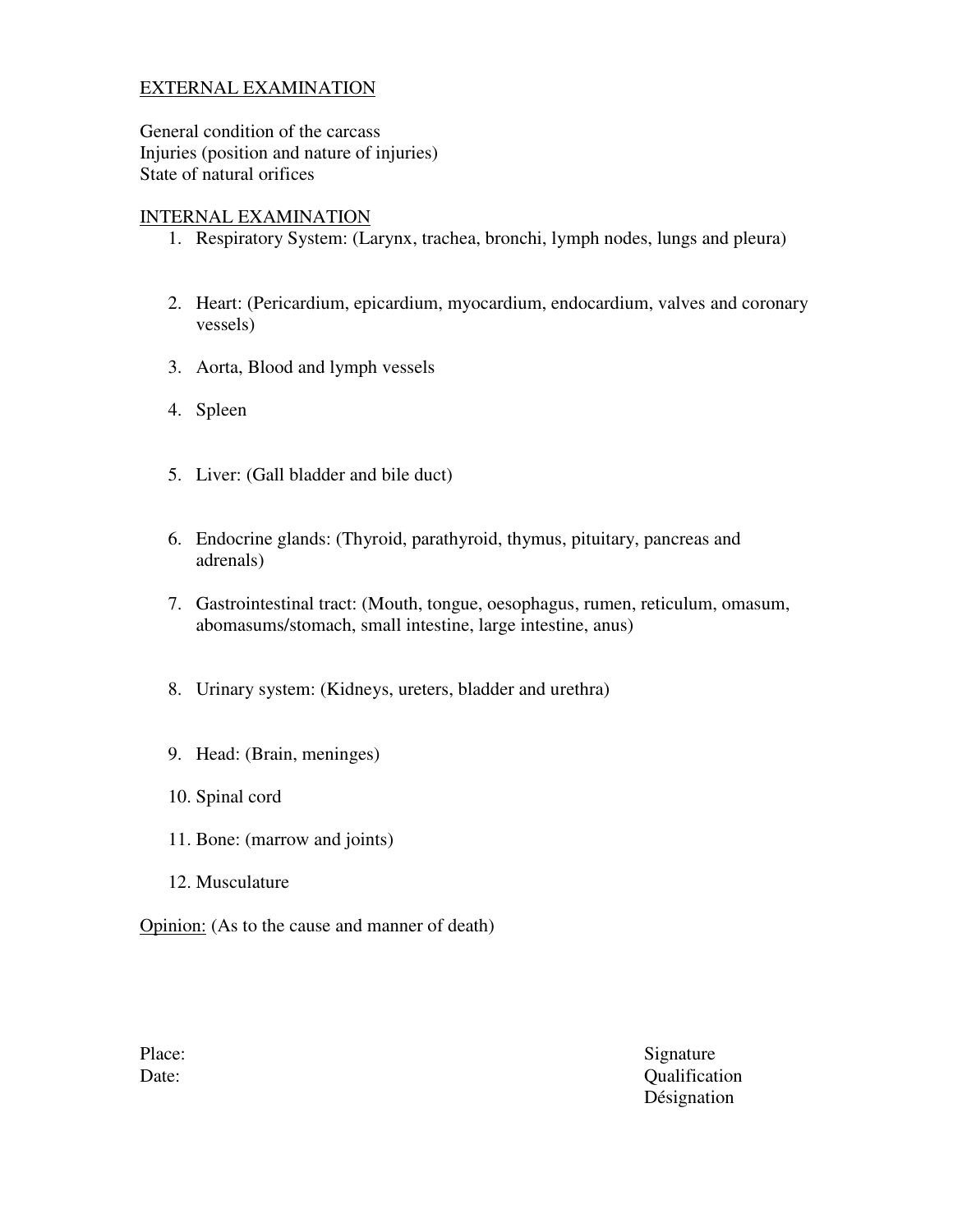## **DISEASE INVESTIGATION LABORATORY DEPARTMENT OF ANIMAL HUSBANDRY HIMACHAL PRADESH, SHIMLA-171 005.**

# **NECROPSY REPORT-(Poultry)**

| $No$                                                                                                   |                                                               |
|--------------------------------------------------------------------------------------------------------|---------------------------------------------------------------|
|                                                                                                        |                                                               |
|                                                                                                        |                                                               |
|                                                                                                        |                                                               |
| <b>Clinical History</b>                                                                                | <b>Salient Autopsy findings</b><br>$\ast$<br>$\ast$<br>$\ast$ |
| Diagnosis                                                                                              | <b>Autopsy Diagnosis</b>                                      |
| Materials Collected:<br>Microbiology:<br>Histopathology:<br>Parasitology:<br>Toxicology:<br>Any other: |                                                               |
| Microbiological/Parasitological/Toxicological Observations:                                            |                                                               |
| Histopathological Observations:                                                                        |                                                               |
| Final Diagnosis:                                                                                       |                                                               |

Signature with Name.